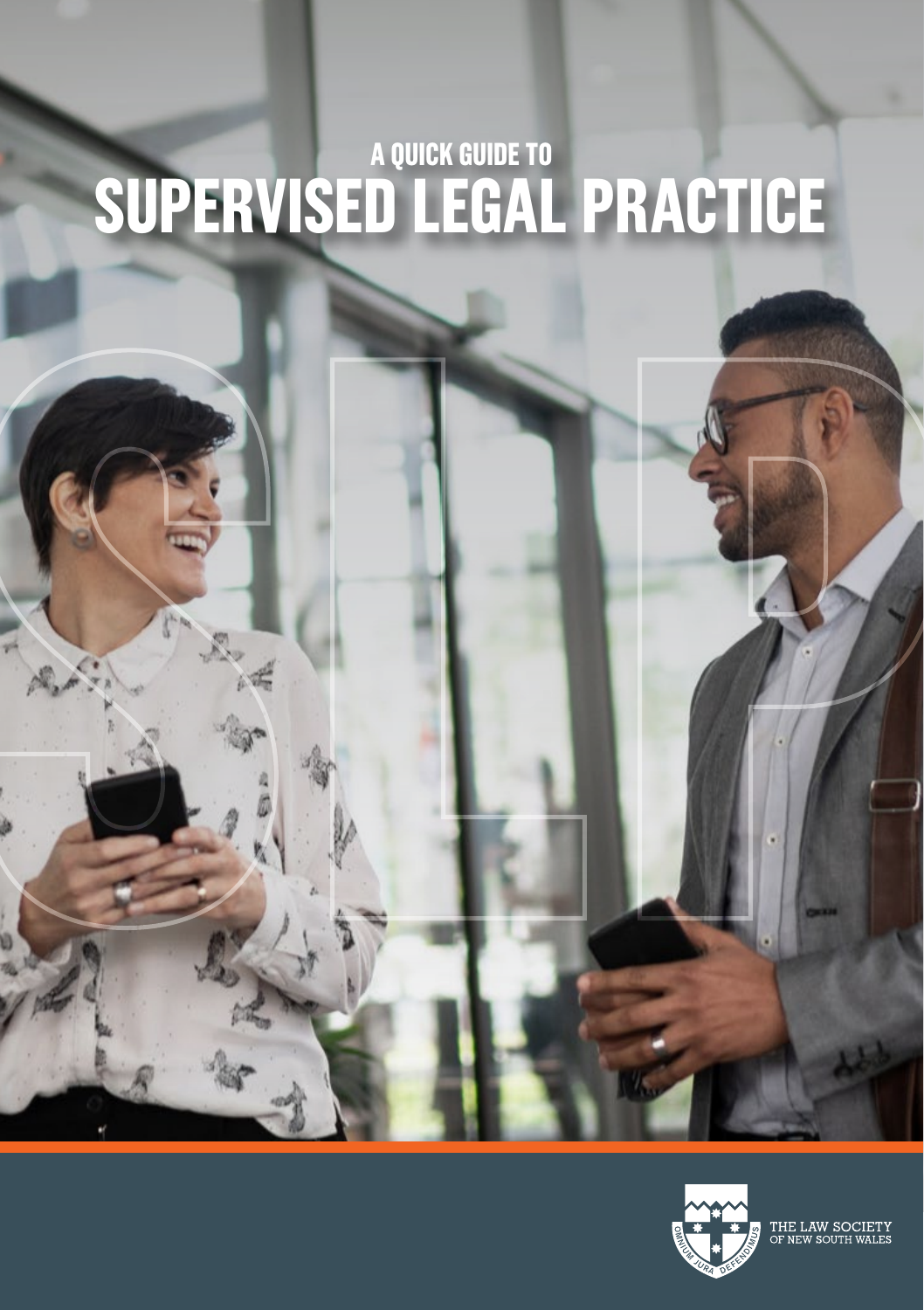## **Contents**

| What is SLP?                                                  | 3  |
|---------------------------------------------------------------|----|
| What does SLP seek to achieve?                                | 4  |
| Who is authorised to supervise?                               | 6  |
| Does all SLP have to be completed all at once?                | 6  |
| What standard of SLP is required?                             | 6  |
| Tips for a successful supervisory relationship                | 8  |
| Remote supervision – navigating a new landscape               | 10 |
| How to remove condition 2 from your<br>practising certificate | 11 |
| The checklist                                                 | 12 |
| We're here to help                                            | 13 |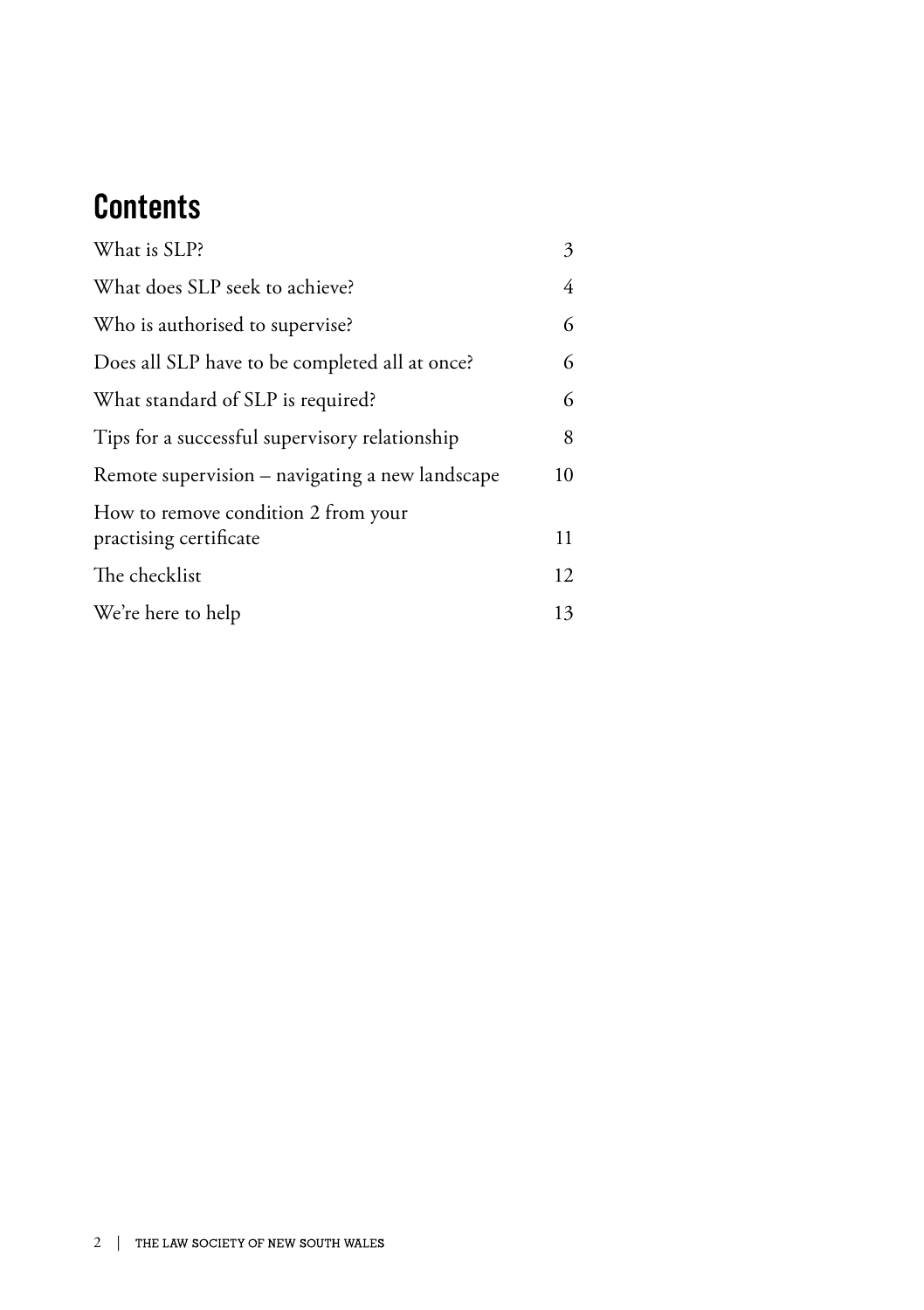## <span id="page-2-0"></span>**What is Supervised Legal Practice (SLP)?**



SLP is a statutory condition (condition 2) imposed under s. 49 of the Legal Profession Uniform Law (NSW) (**Uniform Law**) on every first practising certificate (**PC**) issued by the Council of the Law Society of New South Wales (**the Council**).

A legal practitioner must **only** engage in SLP until they have completed the statutory period of SLP and the condition is removed from their PC.



For most practitioners, the statutory period of SLP is  $24$  months of full-time legal practice or  $\text{months}$  equivalent worked on a part-time basis.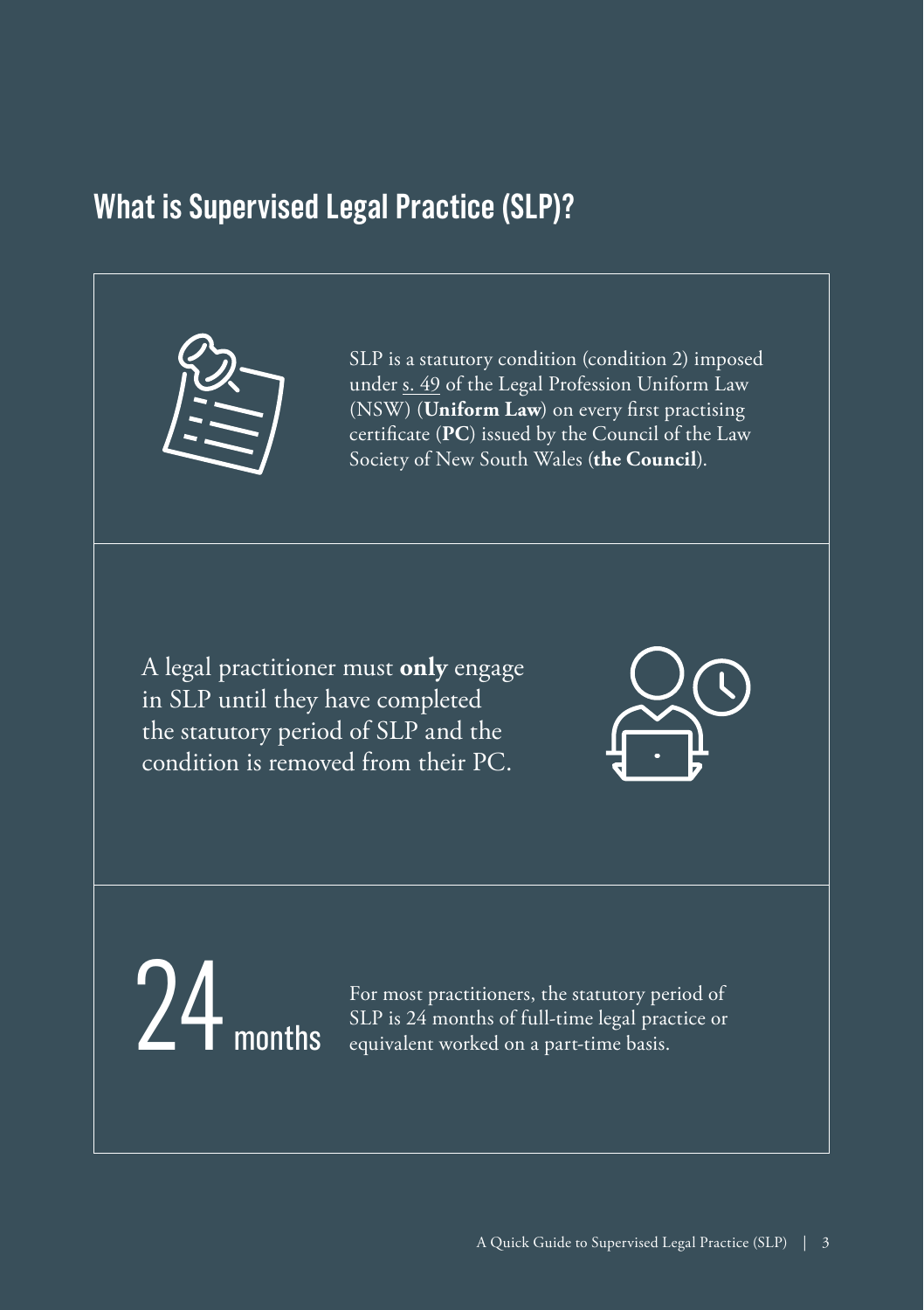## <span id="page-3-0"></span>**What does SLP seek to achieve?**

The start of a practitioner's legal career is critical to their future success in the profession. SLP should be a positive experience that can help improve career prospects and longevity in the profession.

### Good SLP benefits the **supervisor** in the following ways:

| Fulfil their own statutory and professional obligations                                 |
|-----------------------------------------------------------------------------------------|
| Engender employee satisfaction and wellbeing, leading to better<br>staff retention      |
| Create and cultivate a collaborative workplace environment                              |
| Model good behaviours of all legal practitioners, both professionally<br>and personally |
| Establish good risk management processes                                                |
| Improve client satisfaction and retention                                               |
| Build the reputation of the department or law practice within<br>the community          |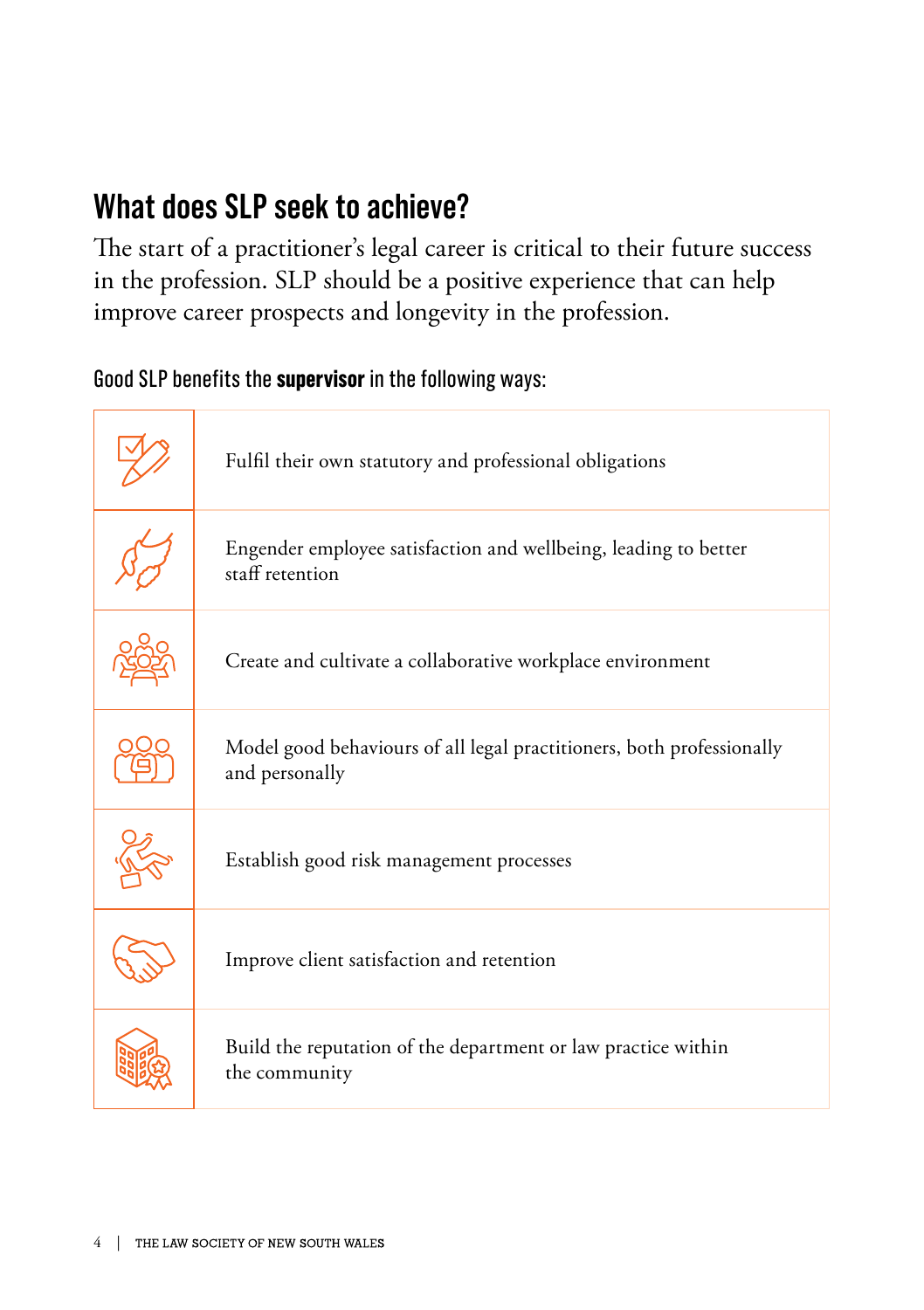### Good SLP benefits the **supervisee** in the following ways:

| Build confidence and learn practical skills to become a better<br>legal practitioner                           |
|----------------------------------------------------------------------------------------------------------------|
| Develop management and supervisory skills to support their own<br>career progress                              |
| Positively contribute to the reputation and profitability of the<br>law practice                               |
| Minimise the risk of professional negligence claims                                                            |
| Build the confidence to assume greater responsibility                                                          |
| Develop exemplary professional and personal behaviours                                                         |
| Contribute in a positive way to the reputation of their chosen<br>profession and the administration of justice |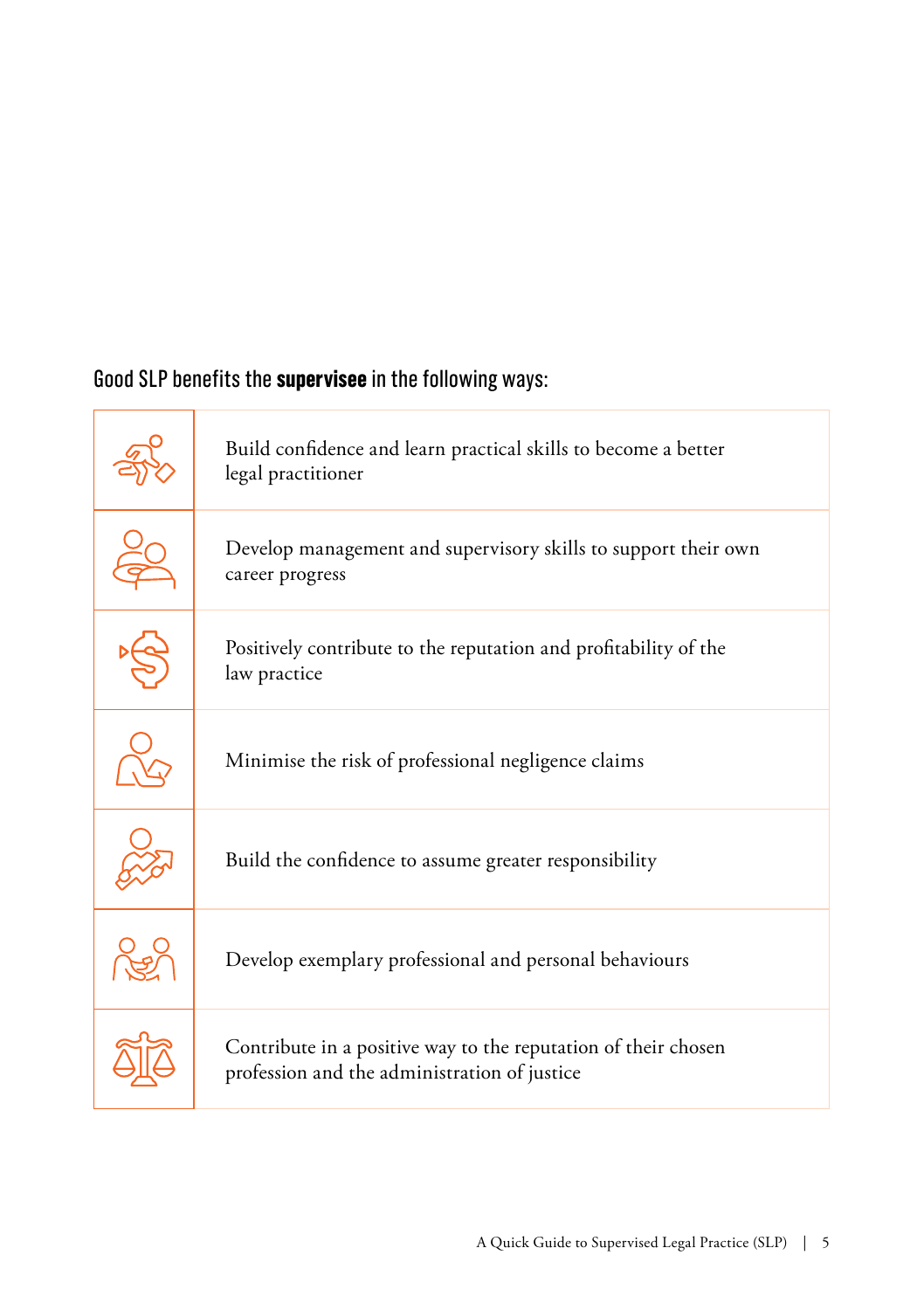## <span id="page-5-0"></span>**Who is authorised to supervise?**

Only the holder of a PC that is not subject to condition 2 or any other discretionary condition preventing them from supervising others.

Section 47(6) of the Uniform Law and Rule 7 of the Legal Profession Uniform General Rules provide guidance on SLP.

## **Does SLP have to be completed all at once?**

- SLP can be:
	- completed over one or more periods; or
	- worked on a full-time or part-time basis, provided it is equivalent to the full-time statutory period.
- Public holidays and normal periods of annual leave taken during a relevant period are included as days of SLP, whether or not the practitioner engaged in legal practice on those days.

## **What standard of SLP is required?**

Rule 37 of the Australian Solicitors' Conduct Rules 2015 provides:

*'[a] solicitor with designated responsibility for a matter must exercise reasonable supervision over solicitors and all other employees engaged in the provision of the legal services for that matter.'*

There is no definition of 'reasonable supervision' in the Uniform Law. Much will depend on the individual circumstances. However,

*"A practitioner should properly supervise all legal professional work carried out on their behalf. Vicarious liability aside, a practitioner's legal and fiduciary duties to a client are not avoided or reduced by delivering that client into the care of an employee, whether or not that employee is legally qualified. The supervision required, however, varies according to the employee's experience, qualifications and role, and with the type and complexity of the work".*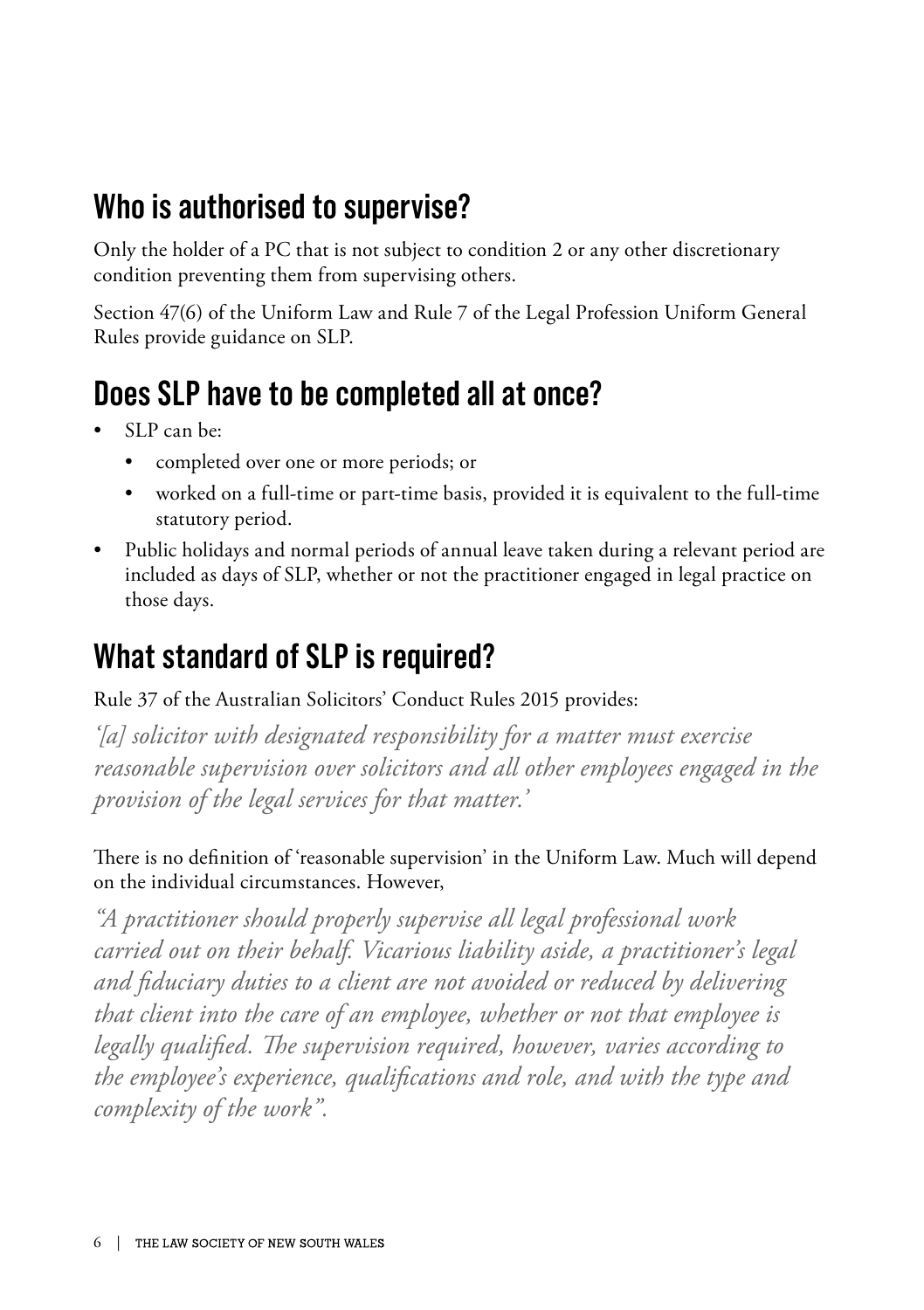## **GOOD SLP IS MUCH MORE THAN AN 'OPEN DOOR POLICY'**

### **It is essential for a supervisor to:**

- ensure their position, qualifications and experience is appropriate to provide supervision;
- arrange regular support and feedback sessions; and
- **have authority over the supervisee's legal work and direct, amend, override or intervene at any time.**

**An open door policy alone does not make an SLP framework.** It needs more active participation and can be achieved through:

- the enforcement of robust and effective compliance and management systems; and
- guidelines and tools appropriate for the particular practice.

### **Supervision should focus on**:

- monitoring all legal work performed by the supervisee;
- monitoring the management of client expectations and outcomes;
- teaching new legal skills;
- guiding the supervisee;
- training in broader administrative skills vital for a successful legal practice, including time management, prioritisation, file and document management, drafting skills, and budgeting, costs and billing management; and
- teaching interpersonal skills such as managing and developing relationships, negotiation skills, dealing with opposing practitioners, dealing with counsel, and courtroom etiquette (including virtual courtroom etiquette).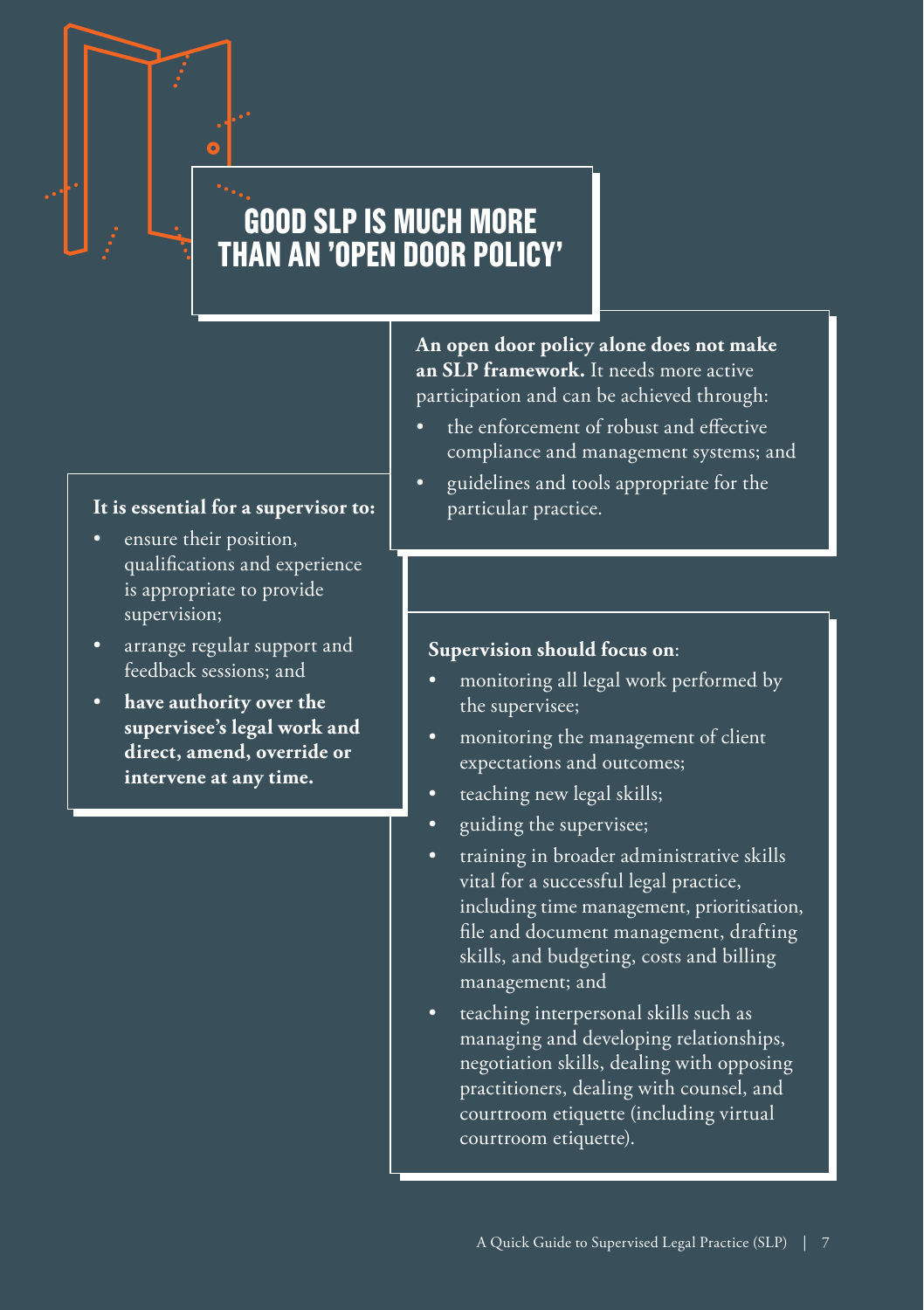## <span id="page-7-0"></span>**Tips for a successful supervisory relationship**

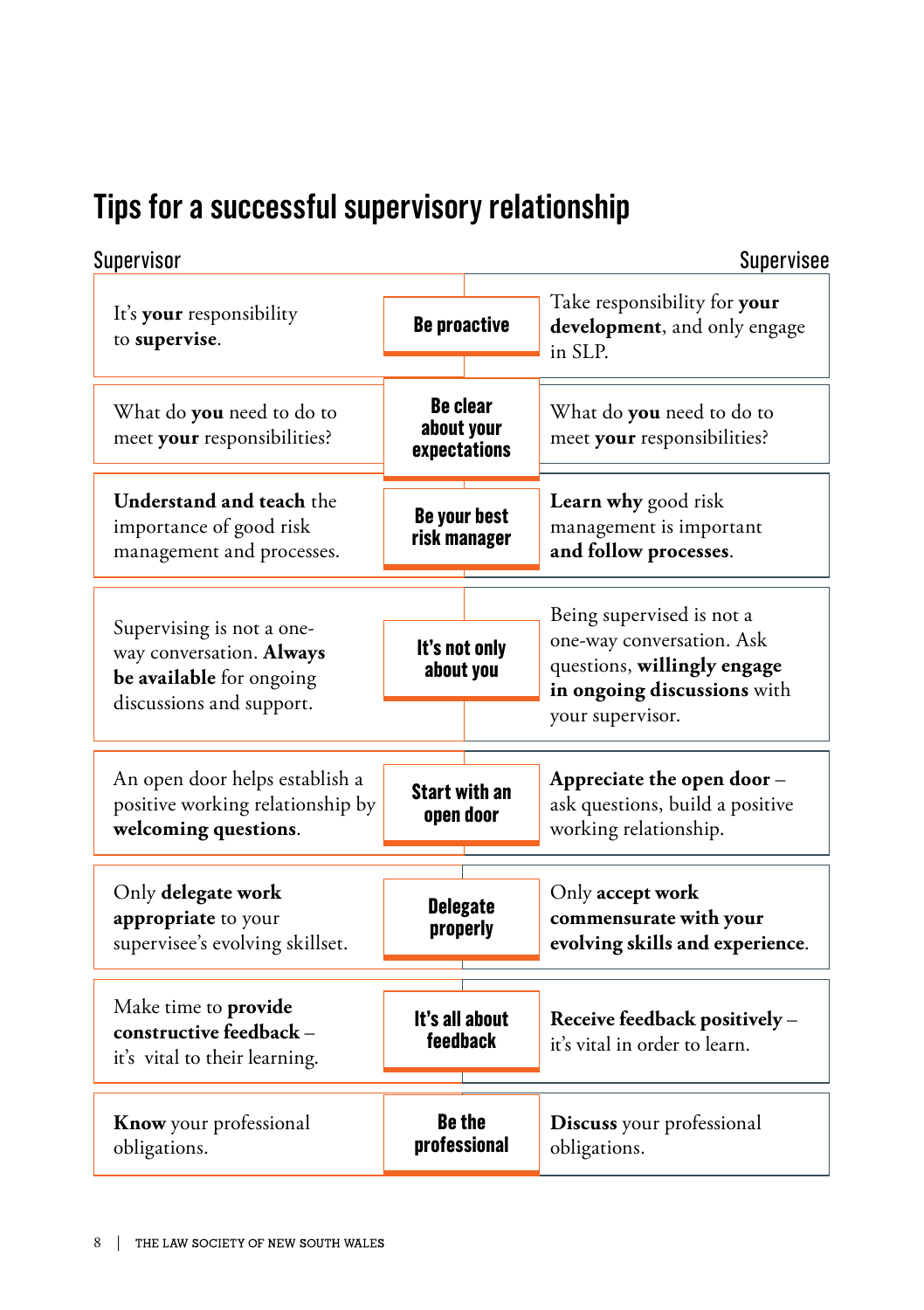| Supervisor                                                                                  |                                                                                                                                                                                                                                                 |  |                             | Supervisee                                                                                                                                                                                              |  |  |
|---------------------------------------------------------------------------------------------|-------------------------------------------------------------------------------------------------------------------------------------------------------------------------------------------------------------------------------------------------|--|-----------------------------|---------------------------------------------------------------------------------------------------------------------------------------------------------------------------------------------------------|--|--|
| Young practitioners learn by<br>watching - being physically<br>based in the same office for |                                                                                                                                                                                                                                                 |  | <b>Be present</b>           | Learn by watching your<br>supervisor in $action - being$<br>physically based in the same                                                                                                                |  |  |
|                                                                                             | most of the time is our risk<br>preferred approach.                                                                                                                                                                                             |  |                             | office for most of the time is<br>our risk preferred approach.                                                                                                                                          |  |  |
| Please see page 10 for more information on remote supervision.                              |                                                                                                                                                                                                                                                 |  |                             |                                                                                                                                                                                                         |  |  |
|                                                                                             | Deliver good $SLP - it's$ in<br>your interests. Call us if you<br>need advice.                                                                                                                                                                  |  | Live up to<br>your promises | It's in your interests to be<br>properly supervised. Call us if<br>you need advice.                                                                                                                     |  |  |
|                                                                                             | Be aware, and manage all<br>employee's wellbeing, by<br><b>Mind your</b><br>managing their workload.<br>It's all about communicating<br>clearly and with respect.                                                                               |  | business                    | Talk to your supervisor if<br>you think your workload is<br>inappropriate or your wellbeing<br>is suffering. It's all about<br>communicating clearly and<br>with respect.                               |  |  |
|                                                                                             | Set specific goals<br>for review time                                                                                                                                                                                                           |  |                             |                                                                                                                                                                                                         |  |  |
|                                                                                             | Agreed outcomes might include:<br>applying case law and<br>legislation;<br>understanding limitations of<br>the supervisee;<br>research skills;<br>becoming autonomous in<br>self-directed learning and work;<br>seeking assistance as required; |  |                             | developing supervisor self-<br>awareness:<br>developing communication<br>skills:<br>developing drafting skills;<br>developing practical knowledge<br>of areas of practice;<br>developing client skills. |  |  |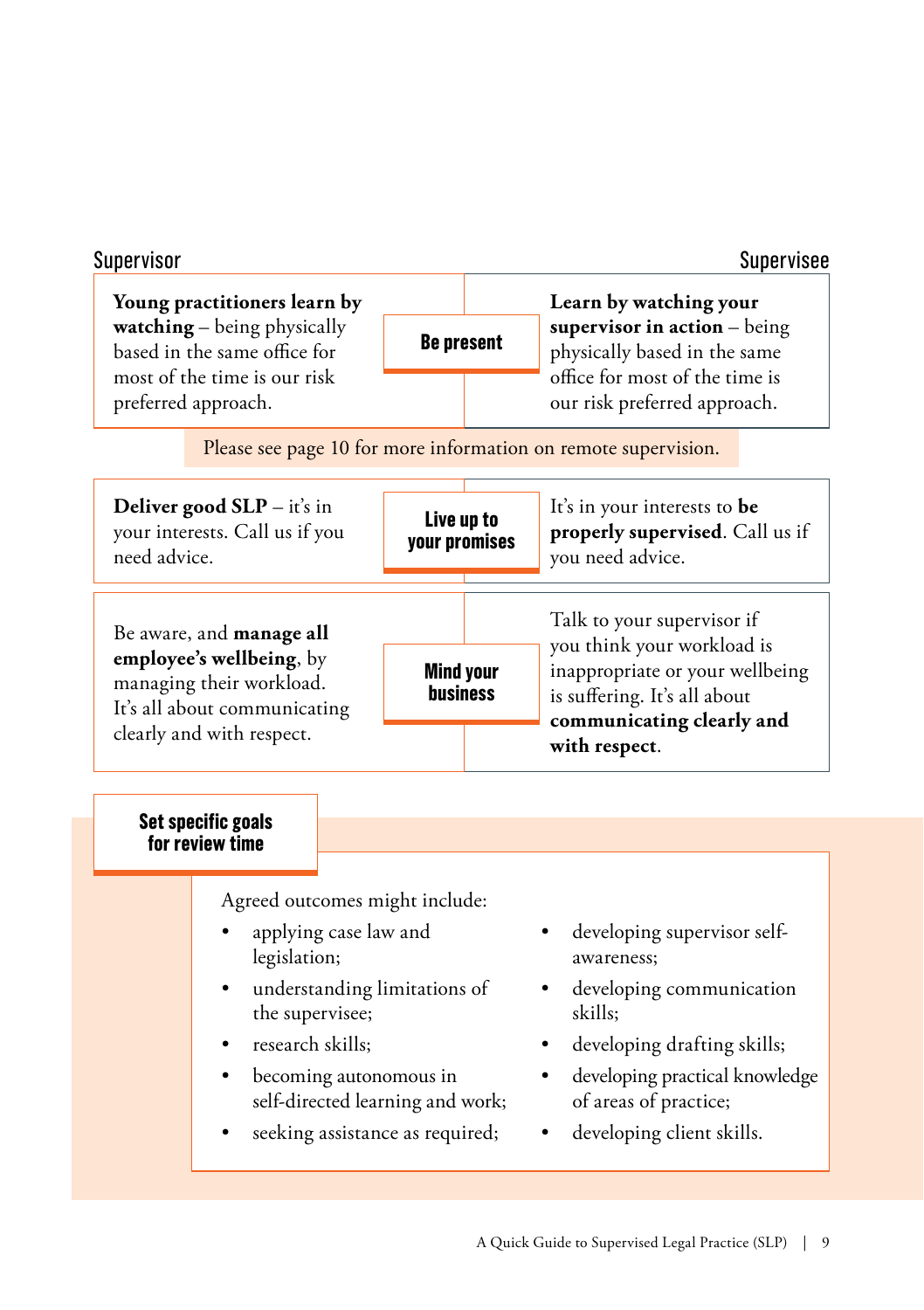## <span id="page-9-0"></span>**Remote supervision – navigating a new landscape**

The pandemic has forever changed the way we engage in legal practice.

By necessity, the profession's response to COVID-19 has had to include further consideration of remote supervision; however, it is important to recognise these situations require an even more thorough approach to risk management.

The foundations required for appropriate remote supervision are effective law practice risk management processes, procedures and adherence with them.

In situations where the supervisor and supervisee cannot work in the same location due to exceptional circumstances, the Law Society's remote supervision guidelines assist by highlighting the key elements required when formulating a remote supervision arrangement.

Each remote supervision arrangement is particular to the law practice and its practitioners. The Law Society encourages any practice wishing to put remote supervision arrangements in place to read the information on our [website](https://www.lawsociety.com.au/news-and-publications/news-media-releases/impact-covid-19-legal-profession/remote-supervision) and then contact our Licensing Team on 02 9926 0156 for specific guidance.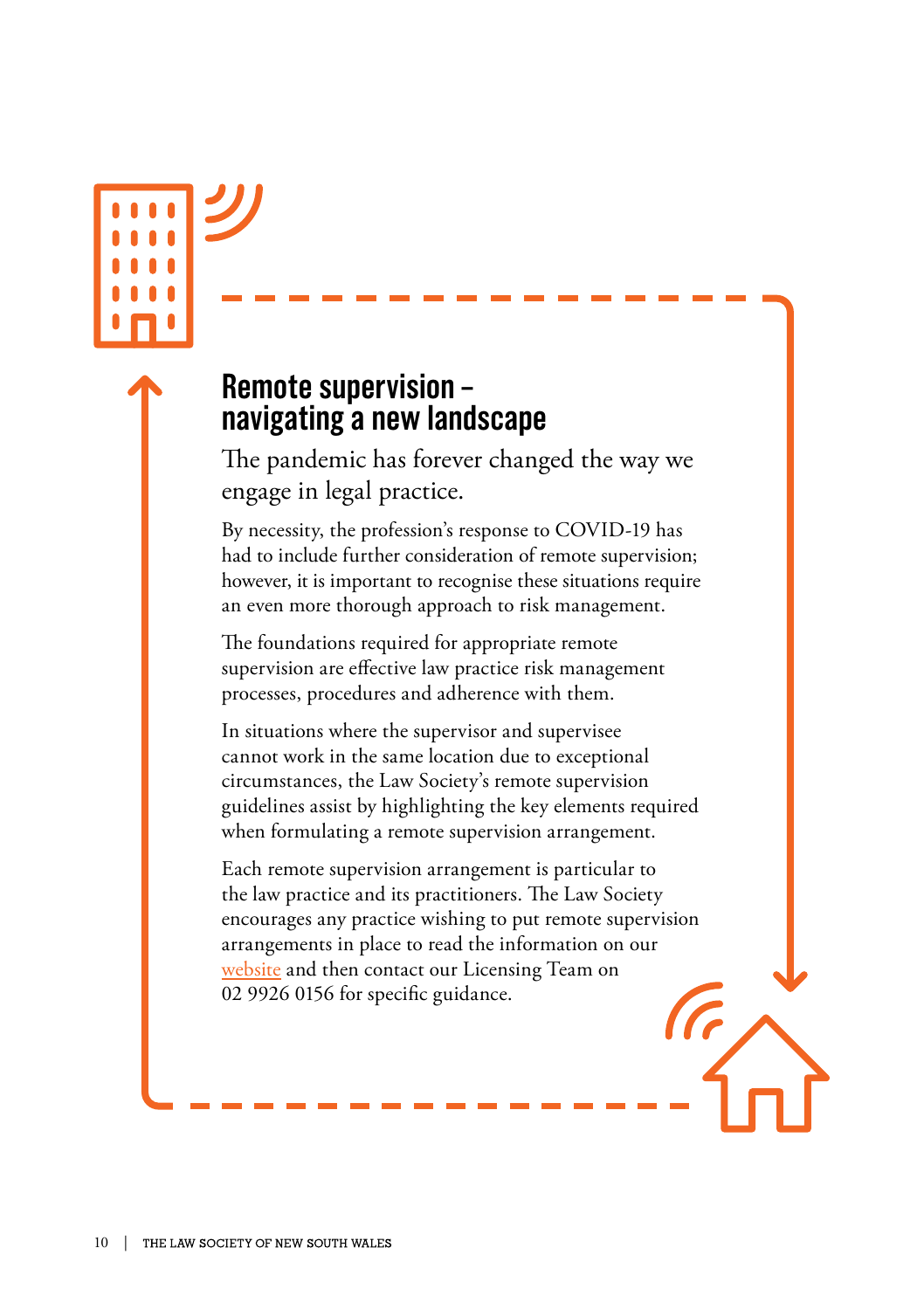## <span id="page-10-0"></span>**Removing Condition 2 from a PC**

### When to Apply?

- The Law Society strongly recommends that supervisees apply to remove their SLP condition as soon as they have completed the required statutory period.
- The Law Society expects supervisors to provide their certification willingly in order to assist it in meeting its statutory obligations.
- A supervisee who changes their place of practice should obtain certification of SLP from their supervisor before leaving. It is the supervisee's responsibility to obtain such certification for their application.
- Prospective employers of practitioners who may already have completed some or all of their SLP, should review the supervisee's certification before they commence their new role.

A PC will continue to record the holder as being subject to condition 2 until they have made a successful application to the Law Society to have condition 2 removed from their PC.

### Applications must be supported by certification from supervisors.

If a practitioner has difficulty obtaining certification of SLP from a supervisor, please contact the Law Society Registry on 02 9926 0156 or [registry@lawsociety.com.au](mailto:registry@lawsociety.com.au).

### How to Apply

- Applications must be made by completing and submitting the [Supervised legal practice guidelines](https://www.lawsociety.com.au/resources/publications/forms-directory)  [application form](https://www.lawsociety.com.au/resources/publications/forms-directory) to the Registry.
- As part of this application form, applicants must:
	- complete a statutory declaration; and
	- provide certification of the period of SLP by one or more of their nominated supervisors.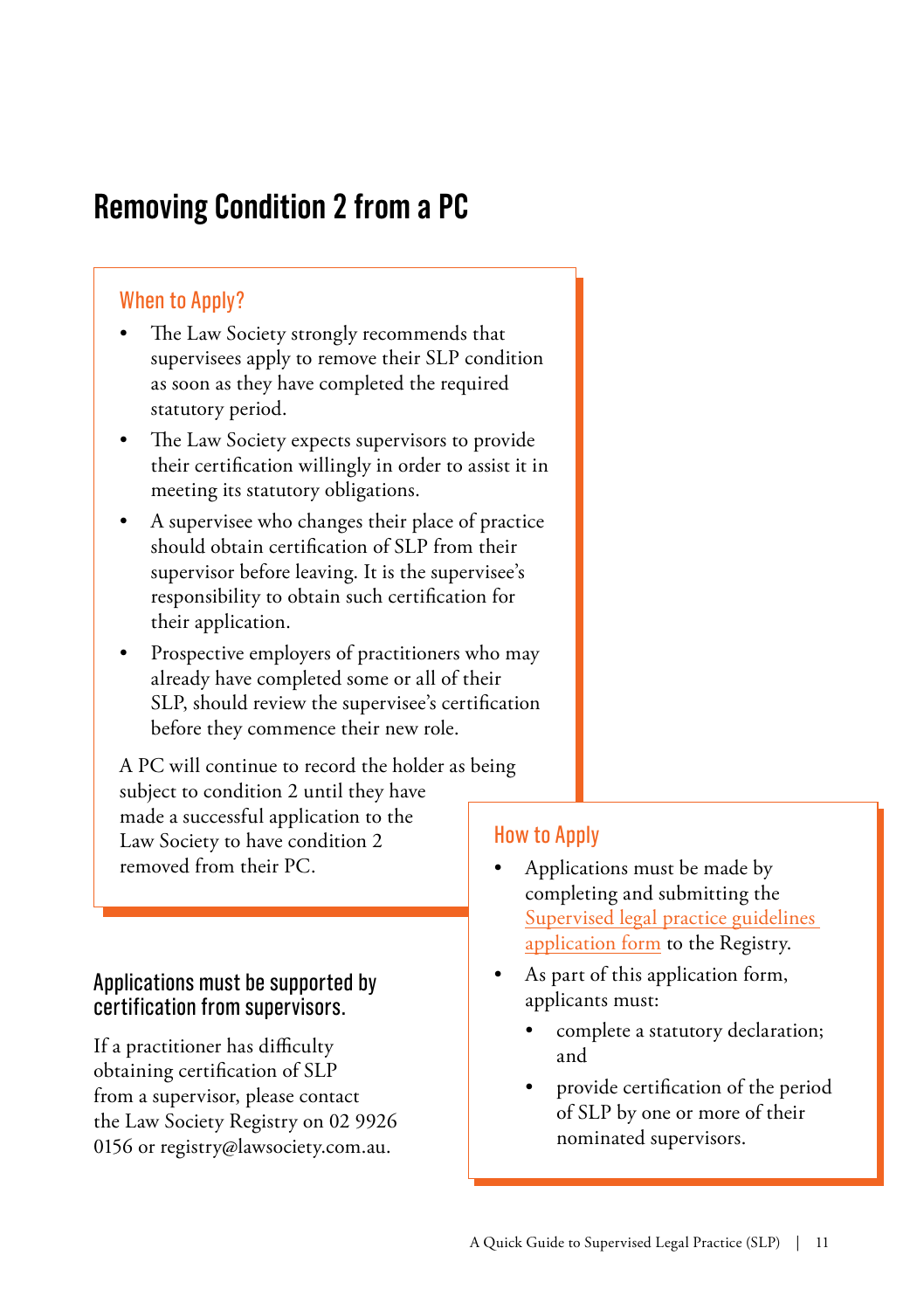## <span id="page-11-0"></span>**A checklist**

Good risk management advocates that a robust supervision framework should be in place so the supervisee and supervisor understand each other's expectations and responsibilities. The agreed supervision framework should consider and address:



Risk management strategies, policies and procedures;



Regular and frequent meetings between the supervisor and supervisee;



Availability of supervisor for contact at all other times with an 'open door policy';



Supervisor having authority over and being aware of the supervisee's legal work/instructions/critical dates (i.e. cc'ing supervisor on legal work, shared calendar system, workflow management, etc.);



Supervisor to review, provide feedback and approve all legal work before issuing (i.e. advices, correspondence, documentation, etc.); and



Supervisor to conduct regular file reviews.



Supervisor to review cost recording and financial hygiene.